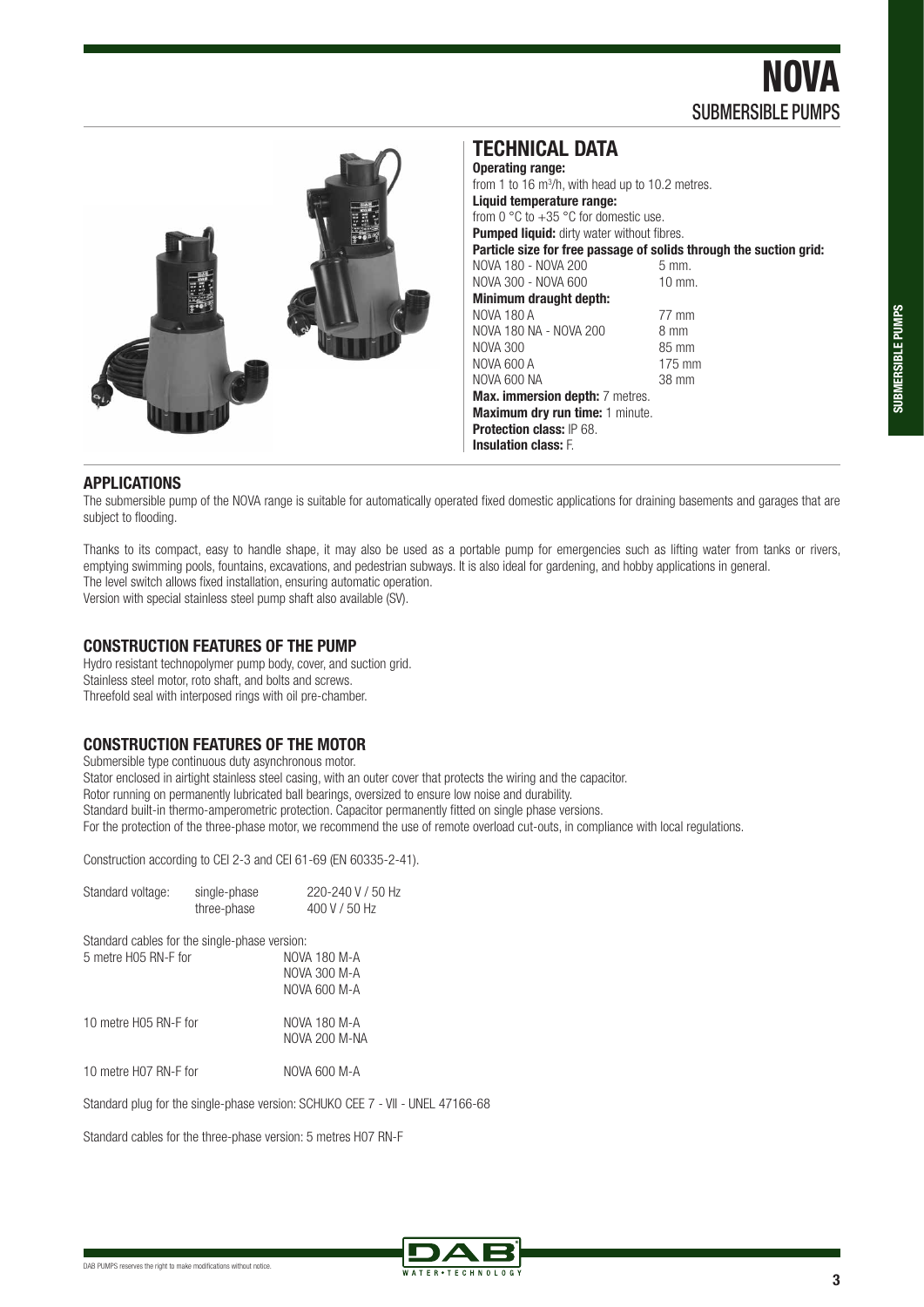# **MATERIALS**

| N.             | <b>PARTS*</b>     |             | <b>MATERIALS</b>                                       |
|----------------|-------------------|-------------|--------------------------------------------------------|
| 1              | PUMP BODY         |             | TFCHNOPOI YMFR                                         |
| $\overline{4}$ | <b>IMPFI I FR</b> |             | TFCHNOPOI YMFR                                         |
| 29             | OR RING           |             | <b>NBR</b>                                             |
| 32             | STOP RING         |             | 12F - UNI 7435 RUST-PROOF                              |
|                |                   | CASE        | AISI 304 STAINLESS STEEL<br>X5 CrNi 1810 - UNI 6900/71 |
| 54             | <b>MOTOR</b>      | ROTOR SHAFT | AISI 416 STAINLESS STEEL<br>X12 CrS13 - UNI 6900/71    |
|                |                   |             | FOR SV VERSION SHAFT IN<br>AISI 431 STAINLESS STEEL    |
| 78             | ADJUSTMENT RING   |             | TFCHNOPOI YMFR                                         |
| 79             | SUCTION GRID      |             | <b>TECHNOPOLYMER</b>                                   |
| 83             | FI OAT            |             | TFCHNOPOI YMFR                                         |



600

\* In contact with the liquid

| <b>MODEL</b>    | WITH FLOAT (A) | <b>WITHOUT FLOAT (NA)</b> |
|-----------------|----------------|---------------------------|
| <b>NOVA 180</b> | <b>YES</b>     | <b>YES</b>                |
| <b>NOVA 200</b> | N <sub>O</sub> | <b>YES</b>                |
| NOVA 300        | <b>YES</b>     | N <sub>0</sub>            |
| NOVA 600        | <b>YES</b>     | <b>YES</b>                |

### **MINIMUM WELL SIZE FOR AUTOMATIC OPERATION FIXED INSTALLATION:**





**4**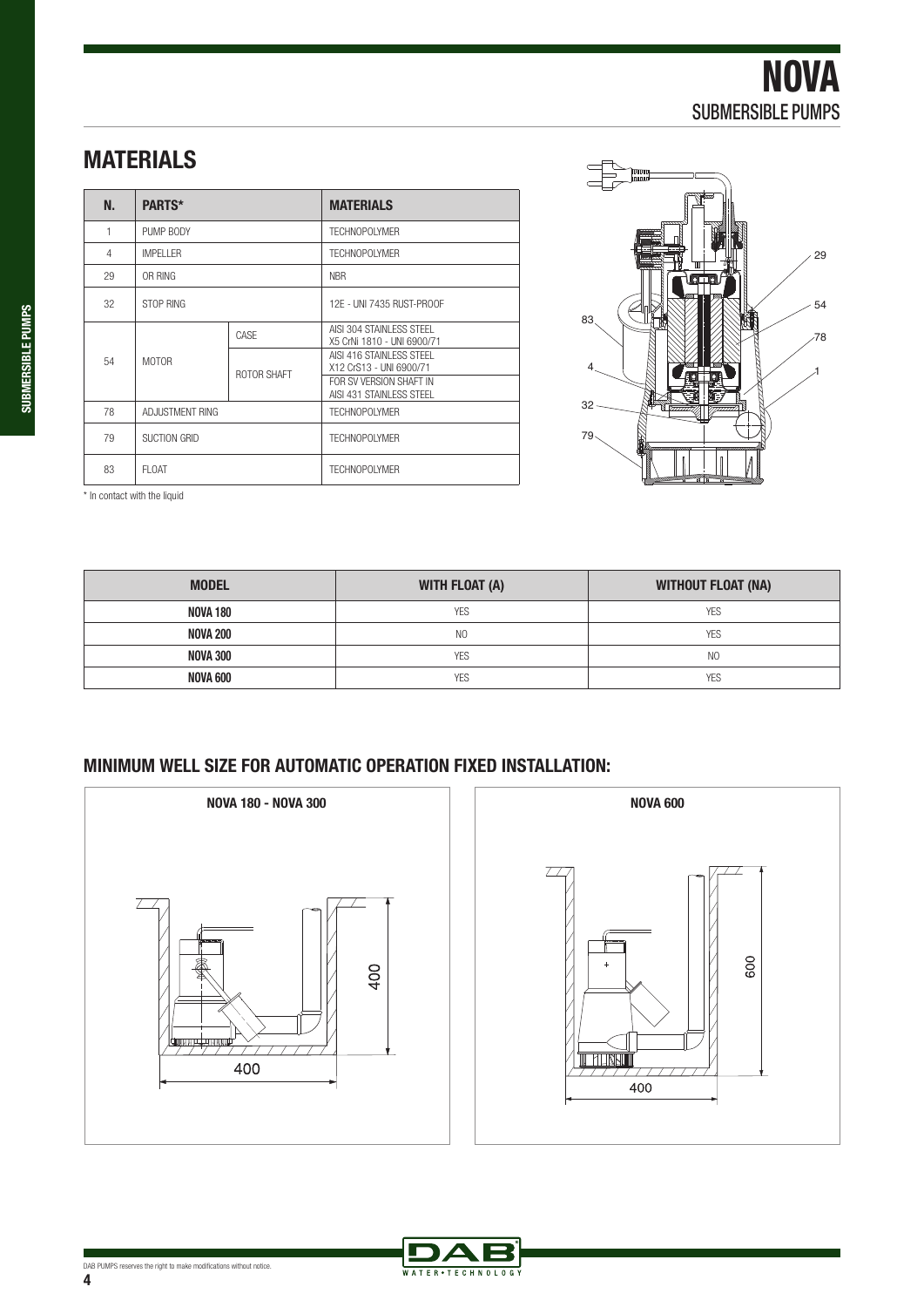## **PERFORMANCE RANGE**

The performance curves are based on kinematic viscosity values = 1 mm<sup>2</sup>/s and density equal to 1000 kg/m<sup>3</sup>. Curve tolerance according to ISO 9906.

### **GRAPHIC SELECTION TABLE**



# **SELECTION TABLE - NOVA**

| <b>MODEL</b>        | $Q = m^3/h$  |      |      |      |      | 4.5 |        | $\sim$ |       | 7.5                            | 9    | 10    | 12      | 13.5 | 15  |
|---------------------|--------------|------|------|------|------|-----|--------|--------|-------|--------------------------------|------|-------|---------|------|-----|
|                     | $Q=$ $l/min$ | 0    | 16.6 | 33.3 | 50   | 75  | 83.3   | 100    | 116.6 | 125                            | 150  | 166.6 | 200     | 225  | 250 |
| <b>NOVA 180 M</b>   |              | 4.95 | 4.45 | 3.9  | 3.15 |     | 1.15   |        |       |                                |      |       |         |      |     |
| <b>NOVA 300 M</b>   | Н<br>(m)     | 7.18 | 6.7  | 6.23 | 5.8  | 5.2 | $\sim$ | 4.6    | 4.2   |                                | 3.42 | 3     | 2.2     |      |     |
| <b>NOVA 600 M-T</b> |              | 10.2 | 9.7  | 9.3  | 8.9  | 8.3 | 8.1    | 7.8    | 7.4   | 70<br>$\overline{\phantom{a}}$ | 6.6  | 6.1   | n<br>J. | 4.1  | 3.1 |

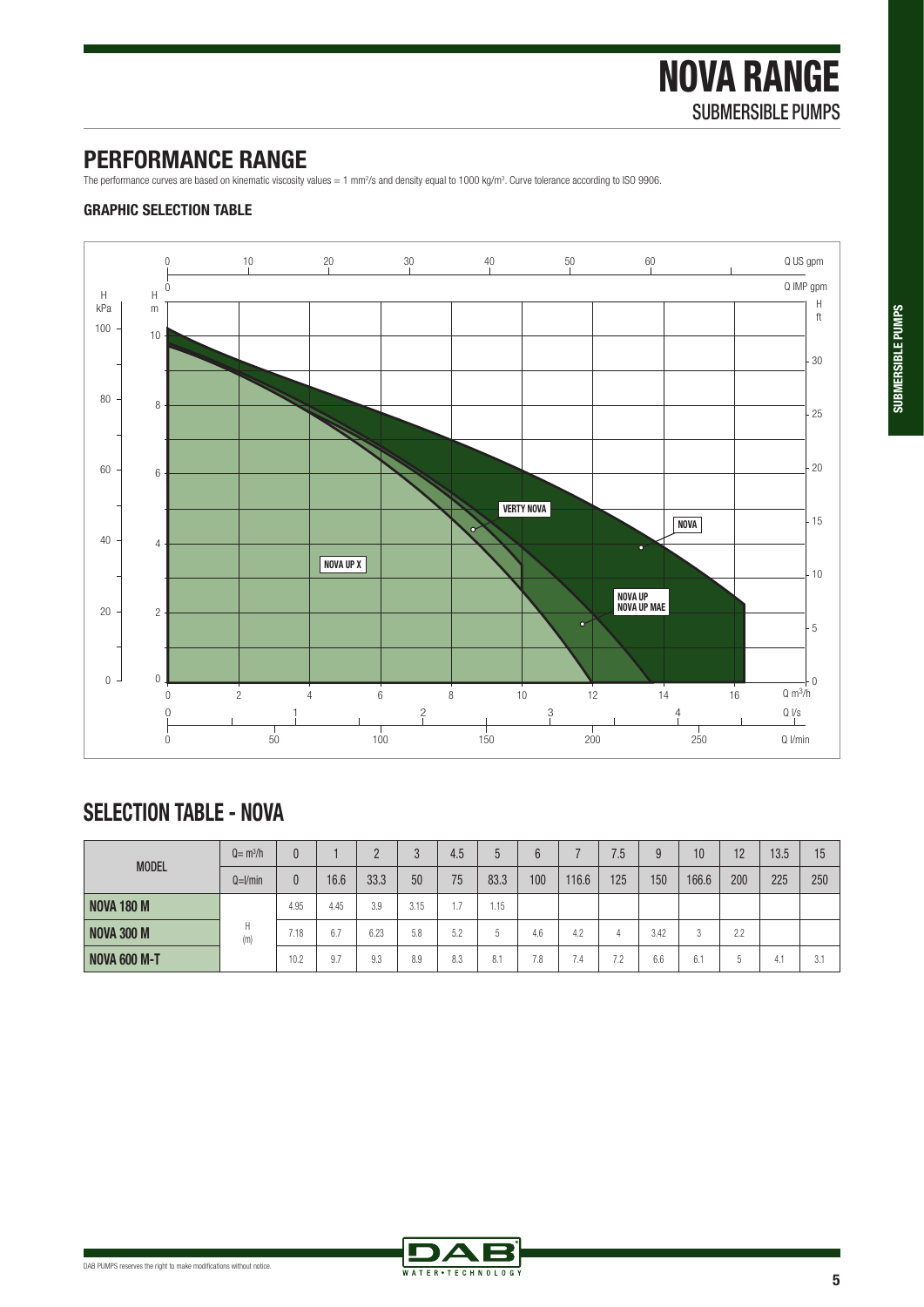## **NOVA 180** - CLEAN WATER DRAINING SUBMERSIBLE PUMPS FOR DOMESTIC USE

Liquid temperature range: from 0  $^{\circ}$ C to  $+35$   $^{\circ}$ C for domestic use





The performance curves are based on kinematic viscosity values  $=$ 1 mm2 /s and density equal to 1000 kg/m3 . Curve tolerance according to ISO 9906.

|                            |                         |           |                   | ELECTRICAL DATA |     |    |                  |
|----------------------------|-------------------------|-----------|-------------------|-----------------|-----|----|------------------|
| <b>MODEL</b>               | <b>POWER INPUT</b>      | P1 MAX    | <b>P2 NOMINAL</b> |                 | In  |    | <b>CAPACITOR</b> |
|                            | 50 Hz                   | <b>kW</b> | kW                | HP              |     | uŀ | Vc               |
| <b>NOVA 180 M-A</b>        | $1x220 - 240V$ ~        | 0.19      | 0.2               | 0.28            | 0.9 |    | 450              |
| <b>NOVA 180 M-A - SV*</b>  | $1x220 - 240V$ ~        | 0.19      | 0.2               | 0.28            | 0.9 |    | 450              |
| <b>NOVA 180 M-NA - SV*</b> | $1 \times 220 - 240V$ ~ | 0.19      | 0.2               | 0.28            | 0.9 |    | 450              |

A: Automatic with float - NA: Non-automatic, without float

\* With special stainless steel pump shaft

| <b>MODEL</b>        |     |     | n  |                          |    |     |                          |                | LEV.                     | LEV. | <b>DNM</b>          |     | PACKING DIMENSIONS |     |              | <b>VOLUME</b>    | <b>WEIGHT</b> |
|---------------------|-----|-----|----|--------------------------|----|-----|--------------------------|----------------|--------------------------|------|---------------------|-----|--------------------|-----|--------------|------------------|---------------|
|                     | A   | B   | U  |                          |    | H   | H1                       | H <sub>2</sub> | MIN.                     | MAX. | GAS                 | L/A | L/B                | H   | <b>CABLE</b> | $(\mathsf{m}^3)$ | kg            |
| <b>NOVA 180 M-A</b> | 181 | 235 | 46 | 296                      | 82 | 253 | 345                      | 38             | 77                       | 277  | $+341$              | 287 | 202                | 320 | 5 mt.        | 0.019            | 4.6           |
| NOVA 180 M-NA       | 148 | 148 | 46 | $\overline{\phantom{a}}$ | 82 | 253 | $\overline{\phantom{a}}$ | 38             | $\sim$                   |      | $1\%$ <sup>11</sup> | 287 | 202                | 320 | 10 mt.       | 0.019            | 4.6           |
| NOVA 180 M-A SV*    | 181 | 235 | 46 | 296                      | 82 | 253 | 345                      | 38             | 77                       | 277  | $1\%$ <sup>11</sup> | 287 | 202                | 320 | 5 mt.        | 0.019            | 4.6           |
| NOVA 180 M-NA SV*   | 148 | 148 | 46 | -                        | 82 | 253 | -                        | 38             | $\overline{\phantom{0}}$ | -    | $+340$              | 287 | 202                | 320 | 10 mt.       | 0.019            | 4.5           |

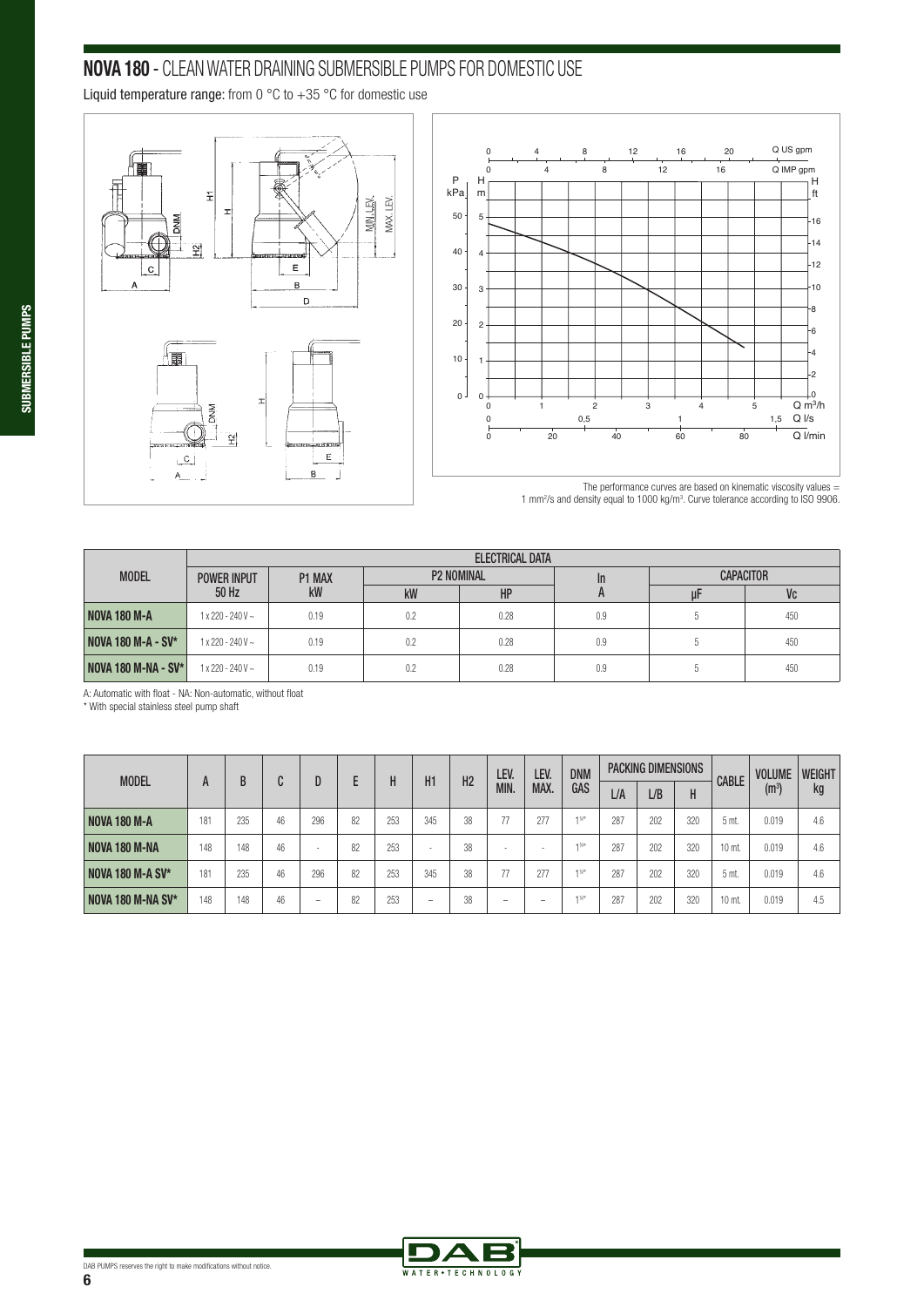### **NOVA 200 / NOVA 300** - CLEAN WATER DRAINING SUBMERSIBLE PUMPS FOR DOMESTIC USE

Liquid temperature range: from 0  $^{\circ}$ C to  $+35$   $^{\circ}$ C for domestic use



|                            |                    |        |      | <b>ELECTRICAL DATA</b> |         |                  |     |  |
|----------------------------|--------------------|--------|------|------------------------|---------|------------------|-----|--|
| <b>MODEL</b>               | <b>POWER INPUT</b> | P1 MAX |      | <b>P2 NOMINAL</b>      | $\ln$   | <b>CAPACITOR</b> |     |  |
|                            | 50 Hz              | kW     | kW   | HP                     |         |                  | Vc  |  |
| <b>NOVA 200 M-NA - SV*</b> | $1 x 220 - 240V ~$ | 0.35   | 0.22 | v.v                    | $\cdot$ |                  | 450 |  |

NA: Non-automatic, without float

\* With special stainless steel pump shaft

| MODEL                      |       |     |    |                          |         |      | H1  | H <sub>2</sub> | LEV.                     | LEV                      | <b>DNM</b> |                   | <b>PACKING DIMENSIONS</b> |     | <b>CABLE</b> | <b>VOLUME</b> | <b>WEIGHT</b> |
|----------------------------|-------|-----|----|--------------------------|---------|------|-----|----------------|--------------------------|--------------------------|------------|-------------------|---------------------------|-----|--------------|---------------|---------------|
|                            | <br>Л |     |    |                          | MIN.    | MAX. | GAS | L/A            | L/B                      |                          |            | (m <sup>3</sup> ) | kg                        |     |              |               |               |
| <b>NOVA 200 M-NA - SV*</b> | 48    | 148 | 46 | $\overline{\phantom{a}}$ | n<br>OΖ | 253  | -   | vv             | $\overline{\phantom{0}}$ | $\overline{\phantom{0}}$ |            | 287               | 202                       | 320 | $10$ mt.     | 0.019         | -4.0          |





The performance curves are based on kinematic viscosity values  $=$ 1 mm2 /s and density equal to 1000 kg/m3 . Curve tolerance according to ISO 9906.

|                           |                         |        |                   | ELECTRICAL DATA |    |    |                  |
|---------------------------|-------------------------|--------|-------------------|-----------------|----|----|------------------|
| <b>MODEL</b>              | <b>POWER INPUT</b>      | P1 MAX | <b>P2 NOMINAL</b> |                 | In |    | <b>CAPACITOR</b> |
|                           | 50 Hz                   | kW     | kW                | HP              |    | uŀ | Vc               |
| <b>NOVA 300 M-A</b>       | $1 \times 220 - 240V$ ~ | 0.35   | 0.22              | 0.3             | .6 |    | 450              |
| <b>NOVA 300 M-A - SV*</b> | $1 \times 220 - 240V$ ~ | 0.35   | 0.22              | 0.3             | .6 |    | 450              |

A: Automatic with float - NA: Non-automatic, without float

\* With special stainless steel pump shaft

| <b>MODEL</b>              |     |     |    |     |    |     | H1  | H <sub>2</sub> | LEV. | LEV. | <b>DNM</b>           |     | <b>PACKING DIMENSIONS</b> |     | <b>CABLE</b> | <b>VOLUME</b> | <b>WEIGHT</b> |
|---------------------------|-----|-----|----|-----|----|-----|-----|----------------|------|------|----------------------|-----|---------------------------|-----|--------------|---------------|---------------|
|                           |     |     |    |     |    |     |     |                | MIN. | MAX. | GAS                  | L/A | L/B                       | Н   |              | $(m^3)$       | kg            |
| <b>NOVA 300 M-A</b>       | 181 | 235 | 46 | 296 | 82 | 262 | 354 | 47             |      | 285  | $1\%$ <sup>n</sup> C | 287 | 202                       | 320 | .5 mt.       | 0.019         | 4.6           |
| <b>NOVA 300 M-A - SV*</b> | 181 | 235 | 46 | 296 | 82 | 262 | 354 |                |      | 285  | $\sqrt{2}$           | 287 | 202                       | 320 | 10 mt.       | 0.019         | 4.6           |